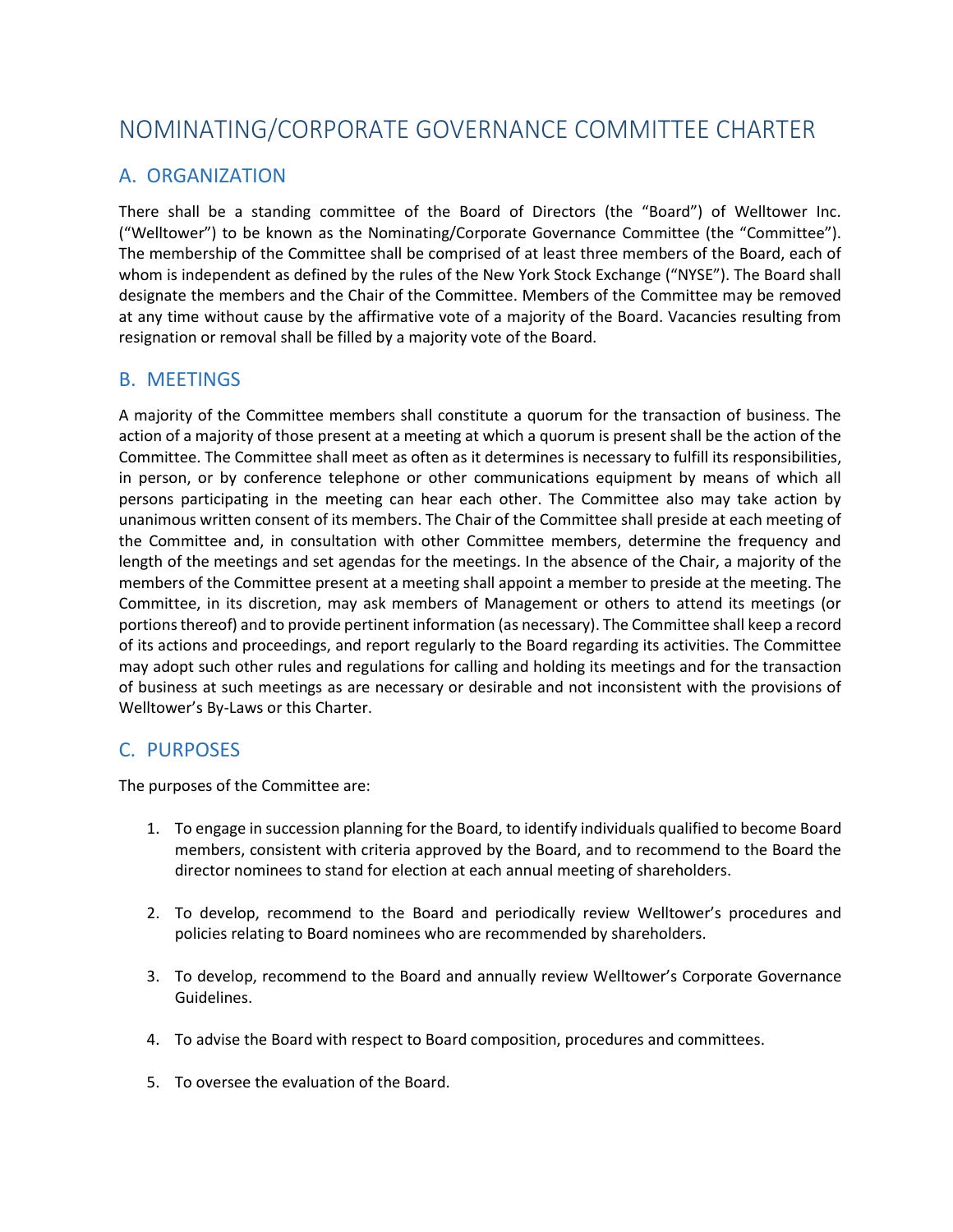6. To review Welltower's performance with respect to Welltower's Corporate Social Responsibility Report and environmental sustainability practices.

#### D. AUTHORITY AND RESPONSIBILITIES

The Committee's authority and responsibilities shall include the following:

- 1 Engage in succession planning for the Board and key leadership roles on the Board and its committees.
- 2 Develop, recommend to the Board and periodically review the process and the skills, experience, characteristics and other criteria by which Board nominees shall be identified and selected. This process shall at a minimum:
	- reflect the minimum qualifications that in the view of the Committee are required for membership on the Board;
	- reflect any additional qualifications that in the view of the Committee are required of one or more members of the Board;
	- provide for the consideration of the qualifications, independence, performance and contributions of incumbent Board members who consent to re-election;
	- provide for the identification and evaluation of potential nominees for positions for which the Committee does not select qualified incumbents for re-election; and
	- provide for appropriate documentation of the nominations process.
- 3 Annually evaluate the composition of the Board to assess whether the skills, experience, characteristics and other criteria established by the Board are currently represented on the Board as a whole and in individual directors, and to assess the criteria that may be needed in the future.
- 4 Develop, recommend to the Board and periodically review a policy regarding consideration of Board nominees who are recommended by shareholders of Welltower.
- 5 Identify, review the qualifications of, and interview potential candidates to fill Board positions.
- 6 Review each Board member's suitability for continued service as a director.
- 7 Select the nominees to stand for election at each annual meeting of shareholders and the nominees to fill vacancies or newly created positions on the Board and recommend them to the Board for election by the shareholders or appointment by the Board, as the case may be.
- 8 Oversee the annual evaluation of the effectiveness and performance of the Board, its committees and individual directors. The Board evaluation shall include a review of the performance of the Board, the conduct of its business and the relationship between the Board and Management.
- 9 Annually conduct an evaluation of each director.
- 10 Discuss succession planning for the Board and key leadership roles on the Board and its committees.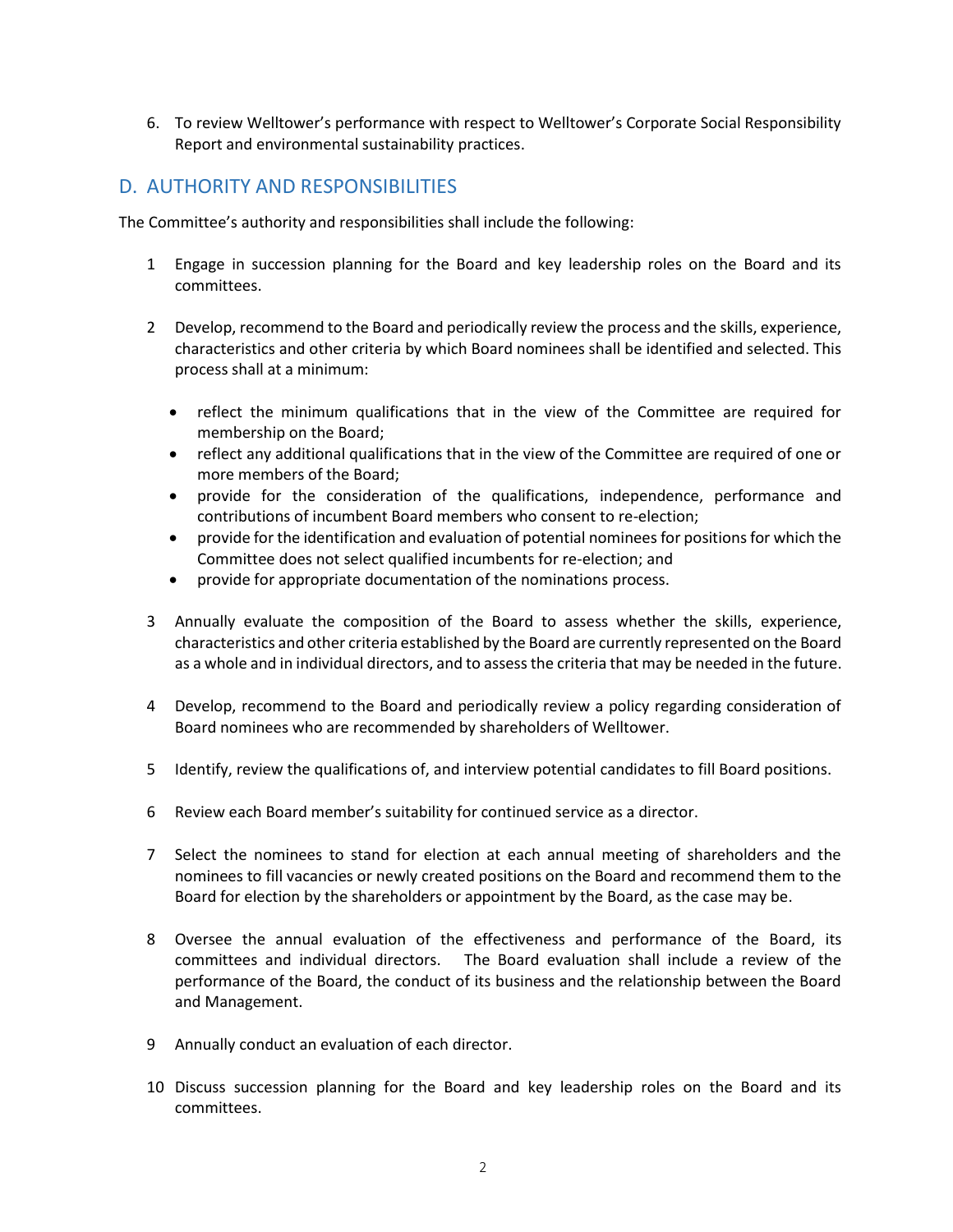- 11 Review annually with the Board the size and composition of the Board, and recommend, if necessary, measures to be taken so that the Board reflects the appropriate balance of knowledge, experience, skills and diversity.
- 12 Annually review the Board's leadership structure and recommend changes to the Board as appropriate.
- 13 Review and recommend Board committee assignments and rotations, and committee chairs.
- 14 Develop, recommend to the Board and annually review Welltower's Corporate Governance Guidelines and Code of Business Conduct and Ethics, which guidelines and code should address, among other things, those subjects required by the rules of the NYSE.
- 15 Monitor developments related to corporate governance issues.
- 16 Conduct an annual review of the performance of the Committee, and develop a procedure for conducting such review.
- 17 Review environmental sustainability issues and Welltower's environmental sustainability practices.
- 18 Monitor the functioning of the Board and the committees of the Board and make recommendations for any changes, including the creation and elimination of committees.
- 19 Review directorships at other for-profit organizations offered to directors and senior officers of Welltower.
- 20 Establish and periodically review policies and procedures for the review, approval and ratification of related person transactions, as defined in applicable Securities and Exchange Commission rules, and review related person transactions.
- 21 Oversee the orientation process for new directors and ongoing education for directors.
- 22 Oversee Welltower's shareholder engagement program, and make recommendations to the Board regarding its involvement in shareholder engagement.
- 23 Oversee Welltower's political contributions and Welltower's policies and practices regarding political contributions.
- 24 Review and reassess the adequacy of this Charter annually and recommend any proposed changes to the Board for approval.

#### E. AUTHORITY

1. The Committee shall have the sole authority to retain and terminate any search firm to be used to identify director candidates and shall have sole authority to approve the search firm's fees and other retention terms.